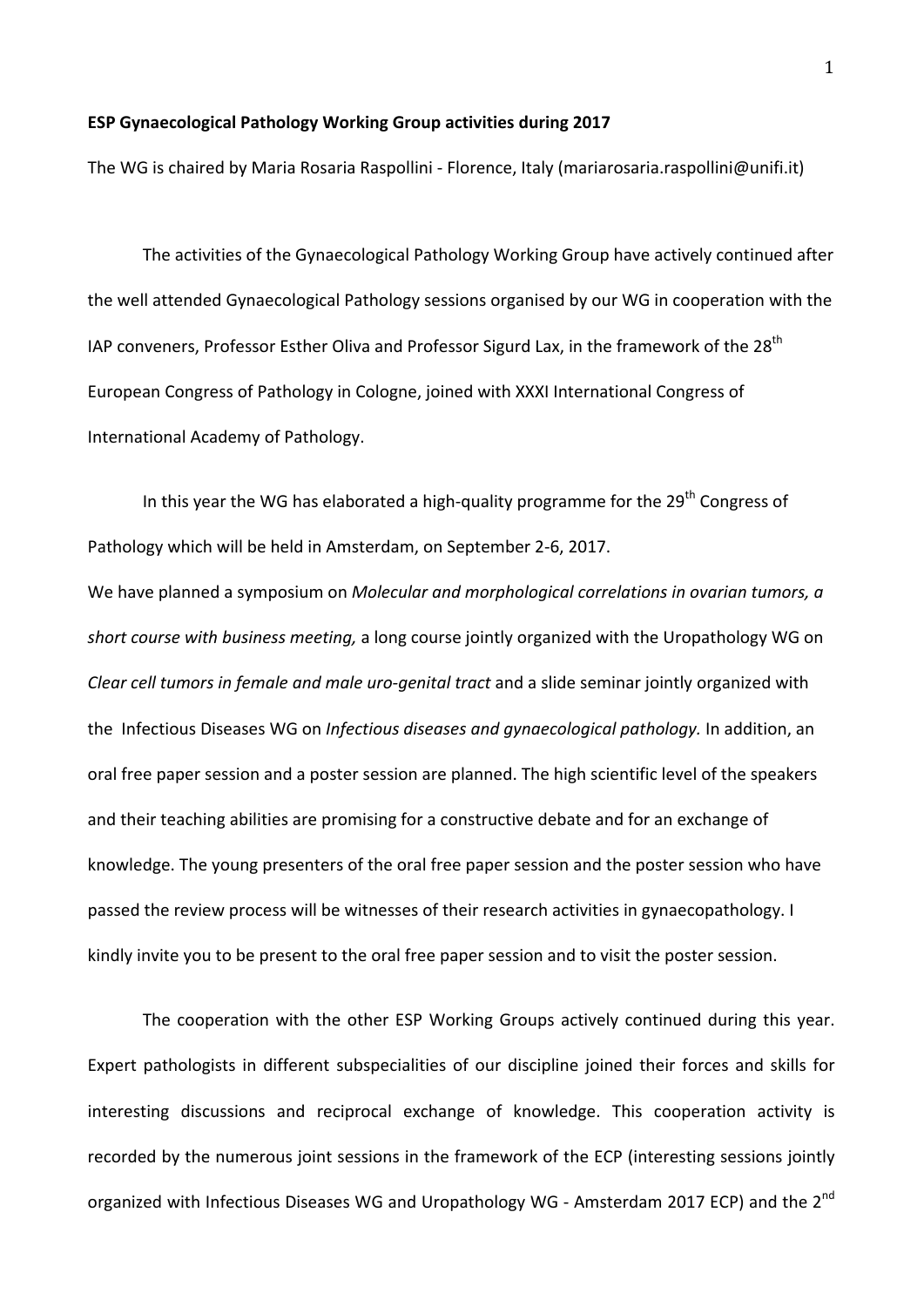gynaecopathology and uropathology course of *Genito-Urinary Tract Tumors: An Update in the Era* of Personalized Therapy. Focus on emerging topics in bladder, ovary, and testis which was held in Florence, Italy on May 11-12, 2017. In Florence, Professors Rodolfo Montironi, George Netto, Glenn McCluggage, Xavier Matias-Guiu, Sigurd Lax, Maurizio Colecchia joined Antonio Lopez-Beltran and myself (the organisers) to update the knowledge in bladder, testis and ovarian pathology. The 2016 WHO news in bladder and testis pathology, the pitfalls in diagnosis of early invasive disease, the unusual variants in bladder tumors, the molecular genomic advances and the immunotherapy promise in urothelial malignancies, the origin of high grade serous carcinoma, the morphologic and molecular features of the most common type of ovarian carcinoma, the update in challenging topics such as the ovarian metastases, the ovarian sex cord-stromal tumors and the germ cell tumor of the ovary, and the common and the rare testicular tumors have been discussed in a pleasant atmosphere.

In addition, the collaboration with other Societies with interest in Gynaecopathology and Gynaecology Oncology actively continued during 2017. Members of our WG (Professors Glenn McCluggage, Sigurd Lax and myself) are actively participating to the European Society of Gynaecological Oncology (ESGO), European Society for Radiotherapy & Oncology (ESTRO), European Society for Pathology (ESP) collaboration for the *development* of *guidelines on cervical cancer management* project. In this ongoing process (the *Cervical Cancer Clinical Practice Guidelines by ESGO-ESTRO-ESP*) there are representatives nominated by the three Societies. The group already met three times and the different topics of this initiative have been discussed and the final document, endorsed by all the group members, is now undergoing external review. There are several Gynaecological Pathology WG members who gently accepted to participate to the review process that is going on this summer time and I thank them for taking their time in this initiative. In the next fall, the final text of the guidelines, after the reviewing process, will be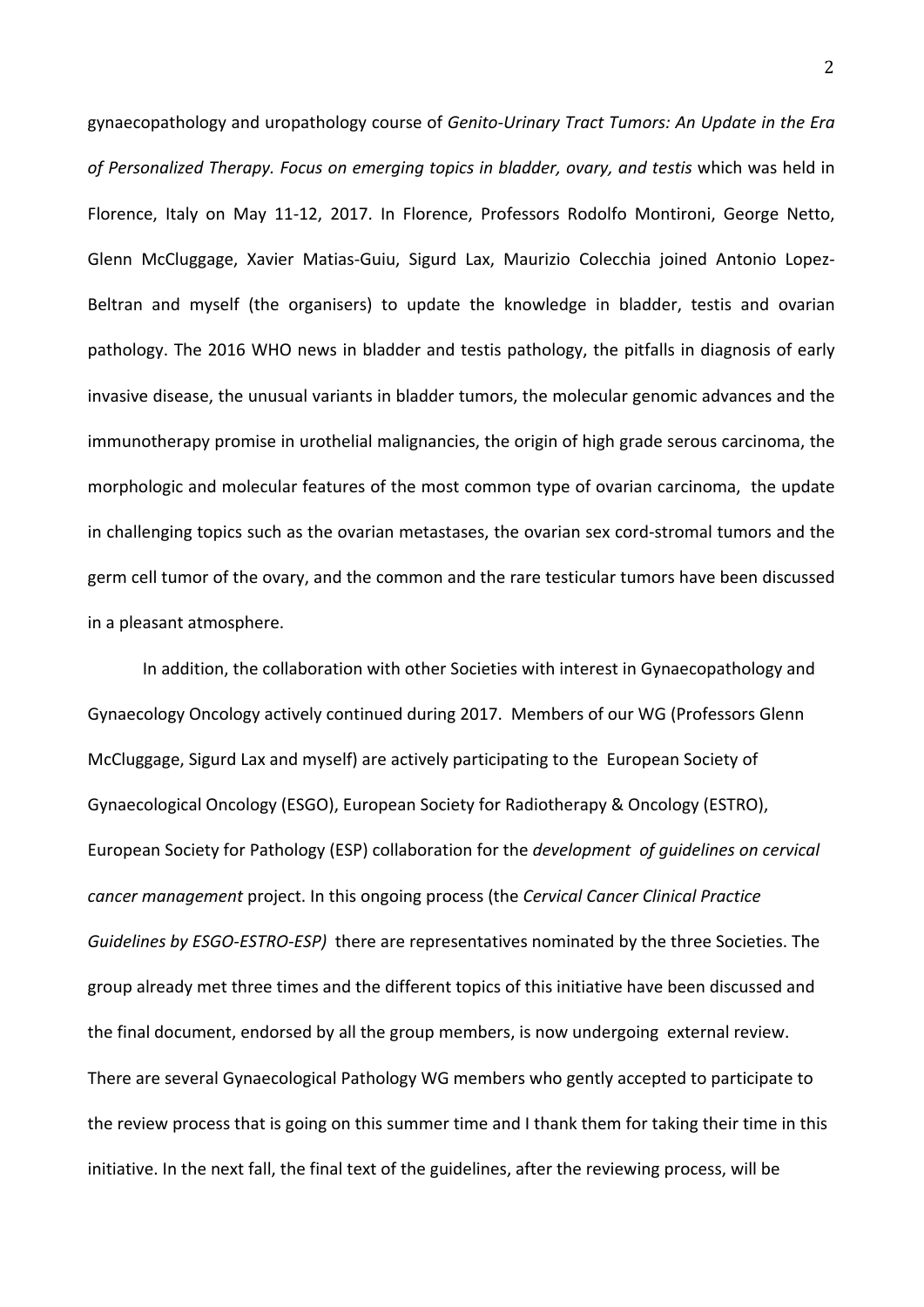available.

The scientific cooperation between ESP, Gynaecological Pathology Working Group and European Society of Gynaecological Oncology is also very active. The major objective that has been pursued in the Memorandum of Understanding signed in early 2016 by the two Societies is to focus on clinical pratice issues and reasearch activities in Pathology and Gynaecological Oncology.

The training and teaching programs of Gynaecological Pathology Working Group is going on also in specific sessions in the framework of the affiliated Society congresses. Two sessions where Gynaecological Pathology WG members are involved have been planned at the European Society of Gynaecological Oncology Congress which will be held in Vienna on November 4-7, 2017.

In addition, the research project on *rare neudocrine uterine tumors* with the selection of cases among the Gynaecological Pathology WG members is continuing. The data on histology and immunostaining are complete, Professor Xavier Matias-Guiu, the coordinator of the project, is undertaking the molecular data. We hope to have interesting results soon.

Finally, I would like to greet you, because I will finish my duty as Chair of the Working Group at the end of 2017. I thank all the friends and colleagues that helped me in this activity and supported my initiatives and also for the positive feedback that I received from you. I am thankful to the ESP that gave energy to the WG and that strongly supports the WG activities. The chair receives from the ESP website the applications for new WG members. So far our WG counts on 130 members from european and extra-european countries. This is a great achievement and I hope that other colleagues will became WG members.

The new chair of the WG will be Professor Simona Stolnicu, who has been for the past 4